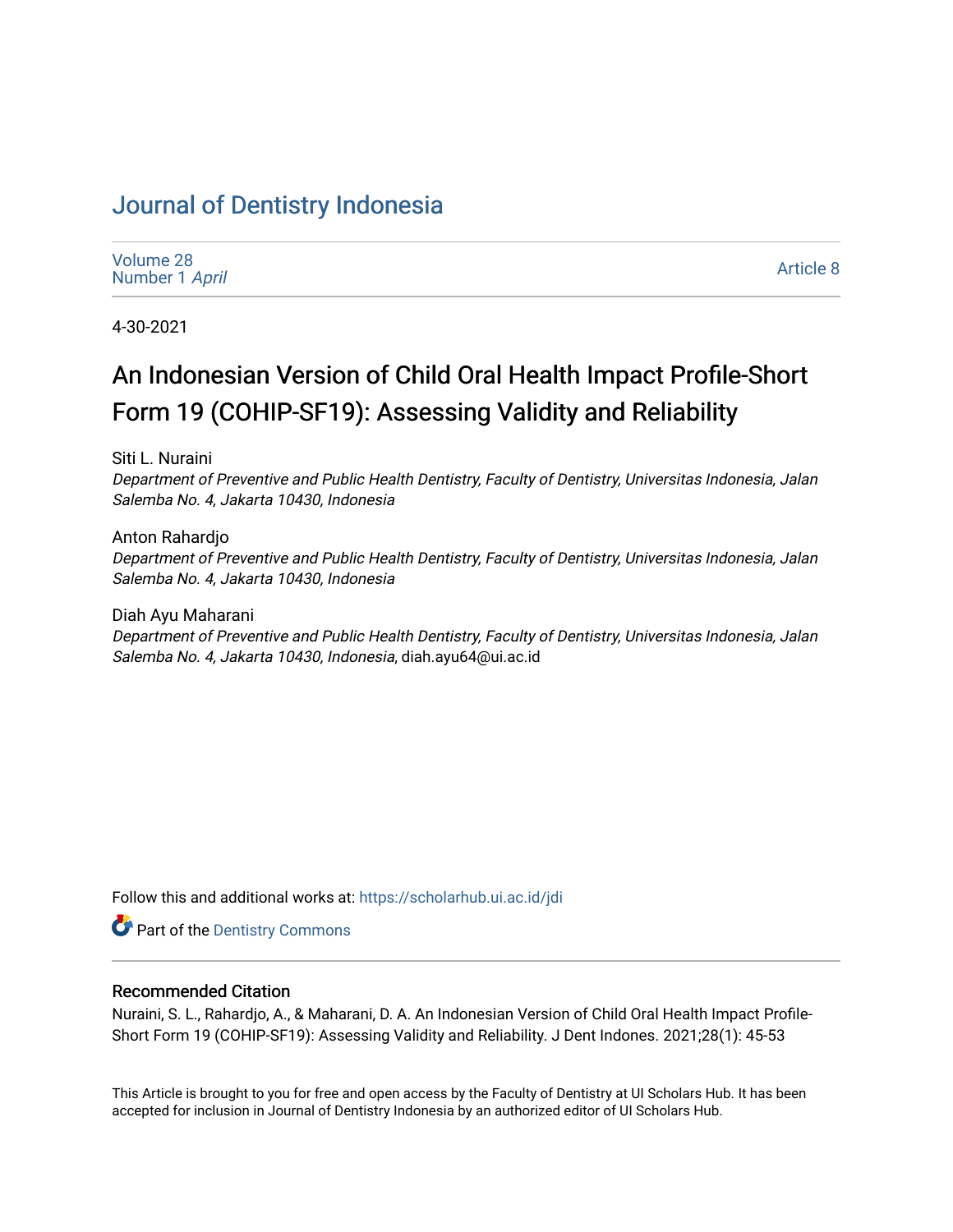# *ORIGINAL ARTICLE*

# **An Indonesian Version of Child Oral Health Impact Profile-Short Form 19 (COHIP-SF19): Assessing Validity and Reliability**

# **Siti L. Nuraini, Anton Rahardjo, Diah Ayu Maharani\***

*Department of Preventive and Public Health Dentistry, Faculty of Dentistry, Universitas Indonesia, Jalan Salemba No. 4, Jakarta 10430, Indonesia \*Correspondence e-mail to: diah.ayu64@ui.ac.id*

# **ABSTRACT**

Previous surveys have indicated that the majority of Indonesian children have poor oral health. However, scant information is available on children's oral health related quality of life (OHRQoL). The purpose of this study was to assess reliability as well as discriminant and convergent validity of Child Oral Health Impact Profile-Short Form 19 (COHIP-SF 19) Indonesian version. **Methods:** The Indonesian version of COHIP-SF 19 was developed according to the guidelines for the cross-cultural adaptation process. The instrument was tested among 529 children between 12 – 15 years old who were randomly selected from six junior high schools in Jakarta. The psychometric testing included internal consistency reliability, test-retest reliability, discriminant validity, and convergent validity. Results: Mean age of the participants was 13.3±0.9 years and 54% of the participants were female. The mean COHIP-SF 19 score was  $57.8\pm8.8$  and the median was  $58$  (range  $27 - 75$ ). The internal consistency and test-retest reliability was excellent for COHIP-SF 19 score with Chronbach's alpha 0.83 and intra-class correlation coefficient 0.81. Children with active decay, untreated caries with pulpal involvement, and gingivitis had significantly lower COHIP-SF 19 scores (p-value  $\leq$  0.030). Correlation between COHIP-SF 19 score, subscale scores and clinical severity as well as self-rated general or oral health were very low to low (rs =  $0.04 - 0.27$ , p-value  $\leq 0.028$ ), after adjustment for children's age and gender. **Conclusions:** The Indonesian version of COHIP-SF 19 was successfully developed to be used as an OHRQoL instrument for Indonesian school-age children. The internal consistency, test-retest reliability, discriminant validity, and convergent validity of COHIP-SF 19 Indonesian version were confirmed.

**Key words:** children, Indonesia, oral health related quality of life, reliability, validity

How to cite this article: Nuraini SL, Rahardjo A, Maharani DA. An Indonesian version of Child Oral Health Impact Profile-Short Form 19 (COHIP-SF19): Assessign validity and reliability. J Dent Indones. 2021;28(1):45-53

## **INTRODUCTION**

The World Health Organization (WHO) defined quality of life (QOL) as an individual's perceptions of their position in life in the context of the culture and value system where they live, and in relation to their goals, expectations, standards, and concerns.<sup>1</sup> Oral Health-Related Quality of Life (OHRQoL) characterizes a person's perception of how oral health influences their life quality and overall well-being.2 OHRQoL has an important role in clinical practice and dental research because it provides a good understanding about patient's evaluations of and experience with oral healthcare.3,4

To evaluate oral health impact from the individual perspective, various instruments have been created and used widely.<sup>5</sup> OHRQoL instruments must be

valid, reliable, and interpretable<sup>6</sup>; and capture both positive and negative impacts. Discriminating by extent of the condition and potentially across diagnostic or treatment-seeking groups.<sup>3,7</sup> Several OHRQoL instruments have been developed for children, including Child Perceptions Questionnaire (CPQ), Child Oral Impact on Daily Performance (C-OIDP), Child Oral Health Impact Profile (COHIP), Early Child Oral Health Impact Scale (ECOHIS), Scale of Oral Health Outcome for 5-years-old (SOHO – 5), the Michigan Oral Health-Related Quality of Life scale (MOHRQoL), and the Pediatric Oral Health-Related Quality of Life Measure (POQL). All of these instruments are self-administered, except MOHRQoL and ECOHIS which target very young children.<sup>8</sup>

The Child Oral Health Impact Profile (COHIP) is a widely used, valid measure and is appropriate for use as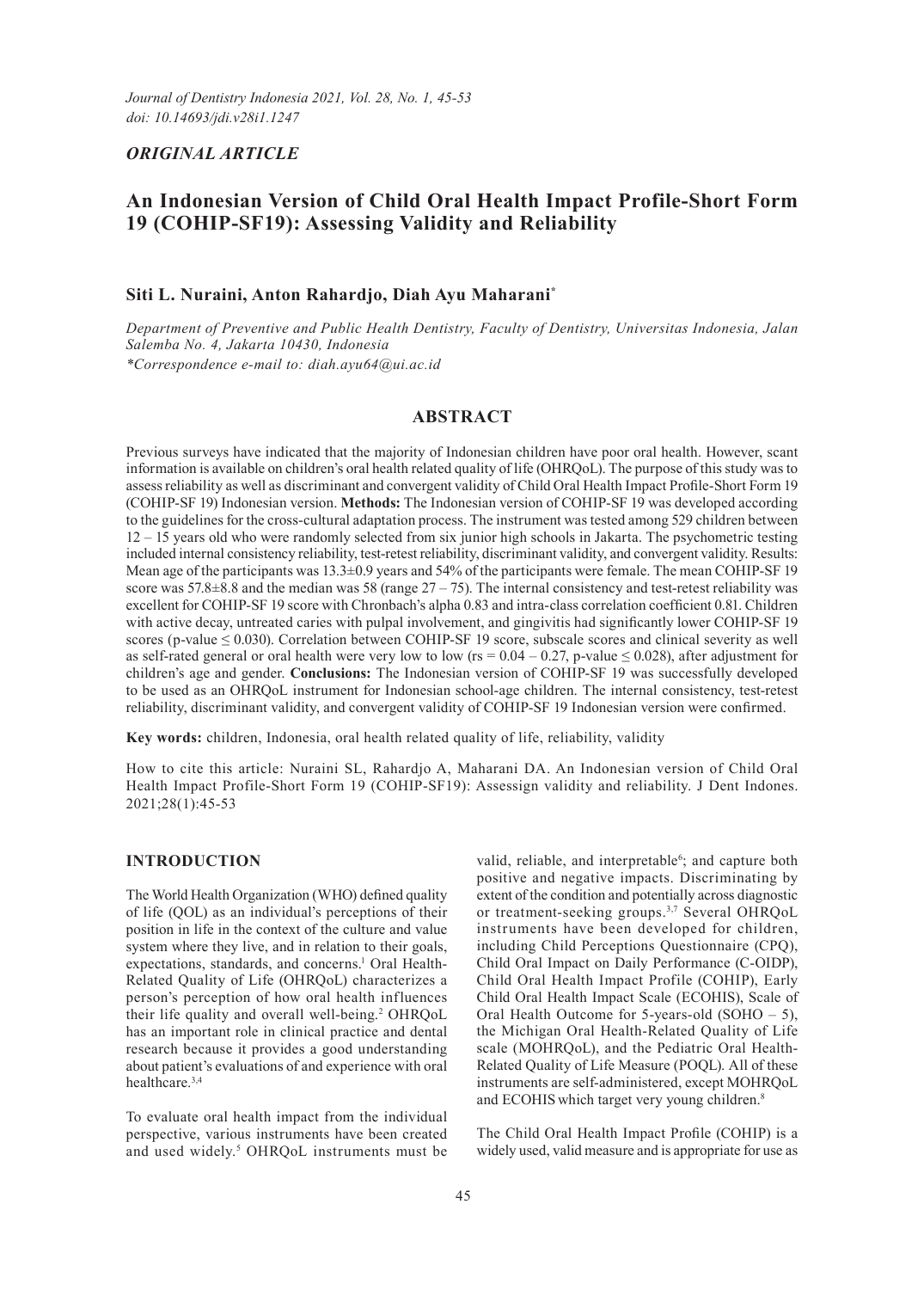| <b>COHIP</b>                                                                                                                  | <b>COHIP Indonesia Version</b>                                                                                                |
|-------------------------------------------------------------------------------------------------------------------------------|-------------------------------------------------------------------------------------------------------------------------------|
| In the past 3 months, how often have you?<br>(Scoring: Never, Almost Never, Some-times, Fairly Often, Almost<br>All the Time) | Dalam 3 bulan terakhir, seberapa sering kamu?<br>(Tidak pernah, Jarang, Kadang-kadang, Lumayan sering,<br>Hampir setiap saat) |
| Had pain in his/her teeth/toothache.                                                                                          | Sakit gigi                                                                                                                    |
| Had crooked teeth or spaces between his/her teeth.                                                                            | Merasa gigimu tidak rapih atau ada celah di antara gigi                                                                       |
| Had discolored teeth or spots on his/her teeth.                                                                               | Merasa gigimu terdapat noda atau berubah warna                                                                                |
| Had bad breath.                                                                                                               | Merasa mulutmu bau                                                                                                            |
| Had bleeding gums.                                                                                                            | Berdarah gusinya                                                                                                              |
| Been unhappy or sad because of his/her teeth, mouth, or face.                                                                 | Sedih karena gigi, mulut, atau wajahmu                                                                                        |
| Missed school for any reason because of his/her teeth, mouth, or<br>face.                                                     | Tidak sekolah karena gigi, mulut, atau wajahmu                                                                                |
| Been confident because of his/her teeth, mouth, or face.                                                                      | Percaya diri karena gigi, mulut, atau wajahmu                                                                                 |
| Had difficulty eating foods he/she would like to because of his/her<br>teeth, mouth, or face.                                 | Susah makan makanan yang kamu inginkan karena gigi,<br>mulut, atau wajahmu                                                    |
| Felt worried or anxious because of his/her teeth, mouth, or face.                                                             | Merasa khawatir atau gelisah karena gigi, mulut, atau<br>wajahmu                                                              |
| Not wanted to speak/read out loud in his/her class.                                                                           | Tidak mau berbicara atau membaca dengan suara keras<br>di kelas karena gigi, mulut, atau wajahmu                              |
| Avoided smiling or laughing with other children because of his/<br>her teeth, mouth or face.                                  | Menghindari tersenyum atau tertawa dengan anak-anak<br>lain karena gigi, mulut, atau wajahmu                                  |
| Had trouble sleeping because of his/her teeth, mouth, or face.                                                                | Susah tidur karena gigi, mulut, atau wajahmu                                                                                  |
| Been teased, bullied or called names by other children because of<br>his/her teeth, mouth or face.                            | Diejek atau dikatain oleh anak-anak lain karena gigi,<br>mulut, atau wajahmu                                                  |
| Felt that he/she was attractive (good looking) because of his/her<br>teeth, mouth, or face.                                   | Merasa berpenampilan menarik karena gigi, mulut, atau<br>wajahmu                                                              |
| Felt that he/she looks different because of his/her mouth, teeth,<br>or face.                                                 | Merasa bahwa kamu terlihat berbeda karena gigi, mulut,<br>atau wajahmu                                                        |
| Had difficulty saying certain words.                                                                                          | Merasa kesulitan mengucapkan suatu kata                                                                                       |
| Had difficulty keeping his/her teeth clean.                                                                                   | Susah menjaga kebersihan gigi                                                                                                 |
| Been worried about what other people think about his/her teeth,<br>mouth or face.                                             | Merasa khawatir dengan apa yang orang lain pikirkan<br>tentang gigi, mulut, atau wajahmu                                      |
| Overall, please rate your oral health?<br>(Scoring: poor, fair, average, good, excellent)                                     | Bagaimana kamu menilai kesehatan gigi dan mulut<br>kamu?<br>(tidak baik, cukup baik, baik, sangat baik, sempurna)             |

**Table 1.** The original English version and Indonesian version of Child Oral Health Impact Profile (COHIP)

a condition-specific assessment of oral health impact on children's daily lives.<sup>9</sup> It was designed to differentiate children based on clinical condition and clinical severity.<sup>8</sup> It can be used in a broad age range  $(8 - 18)$ years old) across oral conditions and includes positive OHRQoL aspect, like confidence and attractiveness, and also negative impacts like tooth pain. COHIP consisted of 34 items comprised of five subscales: oral health, functional well-being, social/emotional wellbeing, school environment, and self-image.<sup>10</sup>

The COHIP has shown good psychometric properties in different community samples.7, 10-17 Because of linguistic difference and cross-cultural issues, OHRQoL instruments must not only be adapted and translated but also validated in the target population.

The purpose of this study was to develop an appropriate Indonesian version of Child Oral Health Impact Profile and to assess reliability as well as discriminant and convergent validity in  $12 - 15$  years old Indonesian children.

#### **METHODS**

#### **Study Population**

This study was conducted in Jakarta the capital city of Indonesia with children age 12 – 15 years old as participants. As was suggested by Charter, the minimum sample size needs to be larger than 400 to evaluate reliability and validity, so a sample size of 500 was chosen.<sup>18</sup> The principal sampling unit was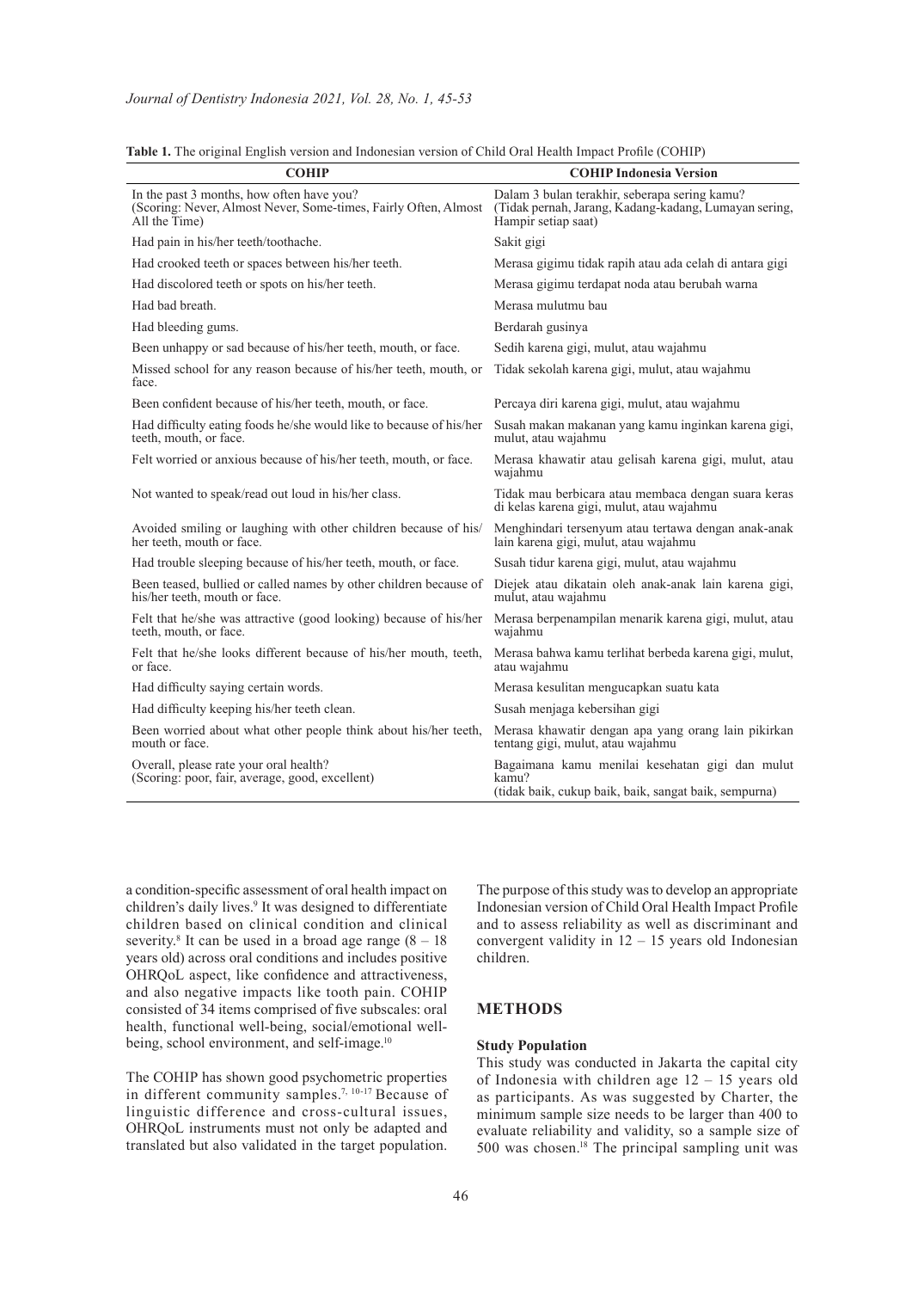the school; six schools were randomly selected among 326 public junior high school located in Jakarta, which was available from the official website of the Jakarta's education office. Therefore, a total of 529 children were selected to participate the study. Students completed a self-administrated questionnaire prior to dental examination. The same questionnaire was used approximately 2 weeks later on 49 of the participants for the purpose of estimating test-retest reliability.

#### **Translation of COHIP-SF 19**

The original COHIP-SF 19 English version was obtained by the developer Dr. Broder and was translated by a bilingual professional in accordance to the guidelines for the cross-cultural adaptation process.<sup>11,19</sup> The translation was assessed and revised by an expert panel with regard to concept and item equivalence between the original version and Indonesian version. The panel consisted of a dentist, and a dental public health researcher familiar with quality of life questionnaires. The consensus version was pilot tested in 49 children between  $12 - 15$  years old to determine its sensitivity to Indonesian culture and to the selection of proper wording. For the transcultural adaptation, face-toface interviews were conducted with the children. The consensus version was translated back into English. This backward translation of the Indonesian version of COHIP into English was performed by an Indonesian dentist who is undergoing Master Degree in the US, who was masked to the original wording of the COHIP-SF. Finally, COHIP-SF 19 was confirmed by the expert panel after minor revision and then confirmed by the COHIP author. This resulted in the final questionnaire that was used for the study (Table 1).

## **The COHIP-SF 19 Questionnaire**

COHIP has a short form version called Child Oral Health Impact Profile-Short Form 19 (COHIP-SF 19). The reliability and validity of the short 19-item version of the COHIP showed comparable results with the long 34-item version of the COHIP.11 The 19-item short form of the COHIP was derived from the original 34-item version by using confirmatory factor analyses to identify items with low factor loadings and after removing items with significant overlap in content. This short version was considered not only more convenient for the respondents but also the COHIP-19 seems to be most promising when considering its sufficient psychometric properties. The shortened COHIP is created for clinical research and epidemiological studies and is considered to be more efficient than the longer scales in assessing children's OHRQoL. COHIP-SF comprises 19 items and 3 subscales (oral health, functional well-being, and social well-being).<sup>11</sup> Since the COHIP-SF 19 was developed and published in 2012 by Broder et al, translation has been published in Mandarin, and German version.<sup>12,15</sup>

The Indonesian version was adapted from the original COHIP-SF 19 which was composed of 19 questions inquiring how frequently the child had experienced oral impacts during the past three months under three conceptual subscales: 5 items of oral health, 4 items of functional well-being, and 10 items of socio-emotional well-being subscale.<sup>9,11</sup> Two of the items were positively worded questions. Responses to the two positively worded questions were reversed-scored. Children rated whether they had "almost all of the time", "fairly often", "sometimes", "almost never" or "never" experienced in the past three months any of the situations listed. Responses were scored on a scale ranging from 0 (almost all the time) to 4 (never) with a higher score indicating satisfactory OHRQoL. Thus higher COHIP-SF 19 score reflected more positive OHRQoL.<sup>4</sup> Subscale scores were computed as the sum of the responses on that subscale. The overall COHIP-SF 19 score was calculated by summing all 19 items scores within a range of  $0 - 76$ .<sup>8</sup> Responses for the two self-rated items concerning general health and oral health were recorded as "very poor" to "excellent"  $(0 - 4)$ .<sup>12</sup> The COHIP-SF 19 questionnaires were self-administered at school, on the day of the dental examination, for the main validation process and for the test-retest procedure.

#### **Dental Examination**

Following the completion of COHIP-SF 19, each child received a dental examination performed by a trained and calibrated dentist, to decrease the potential of diagnostic variability. The consistency of the examiner was determined by duplicate examinations on 10% of the sample, with a time interval of at least 30 minutes between examinations, as recommended by the WHO, to ensure the reproducibility of recordings and consistency of the individual examiner.<sup>20</sup> The examiner was not able to identify the subjects who are re-examined, or know that a subject has been examined previously, since this information may affect the thoroughness or quality of the duplicate examination. Duplicate examinations was conducted at the start of the survey (immediately after calibration), about half-way through and at the end of the survey, to allow detection and correction of any examiner error.20 The dentist achieved satisfactory intra-examiner consistency. Intra-class correlation coefficient (ICC) for the examination of clinical oral health assessment consists of DMF-T, PUFA, and Gingival Indices were 0.97, 0.96, and 0.94, respectively.

Information on the Decayed, Missing and Filled Teeth Index (DMFT) was acquired. The D component includes all teeth with caries or filled teeth with caries. Very early enamel-only caries is not scored; however, caries that included an unmistakable cavity, undermined enamel, or detectably softened floors or walls was scored. The M component comprises of missing teeth due to caries. The F component includes filled teeth with no caries. Teeth with fissure sealant, or fixed dental prosthesis/bridge abutment, special crown or veneer/implant are not included in calculations of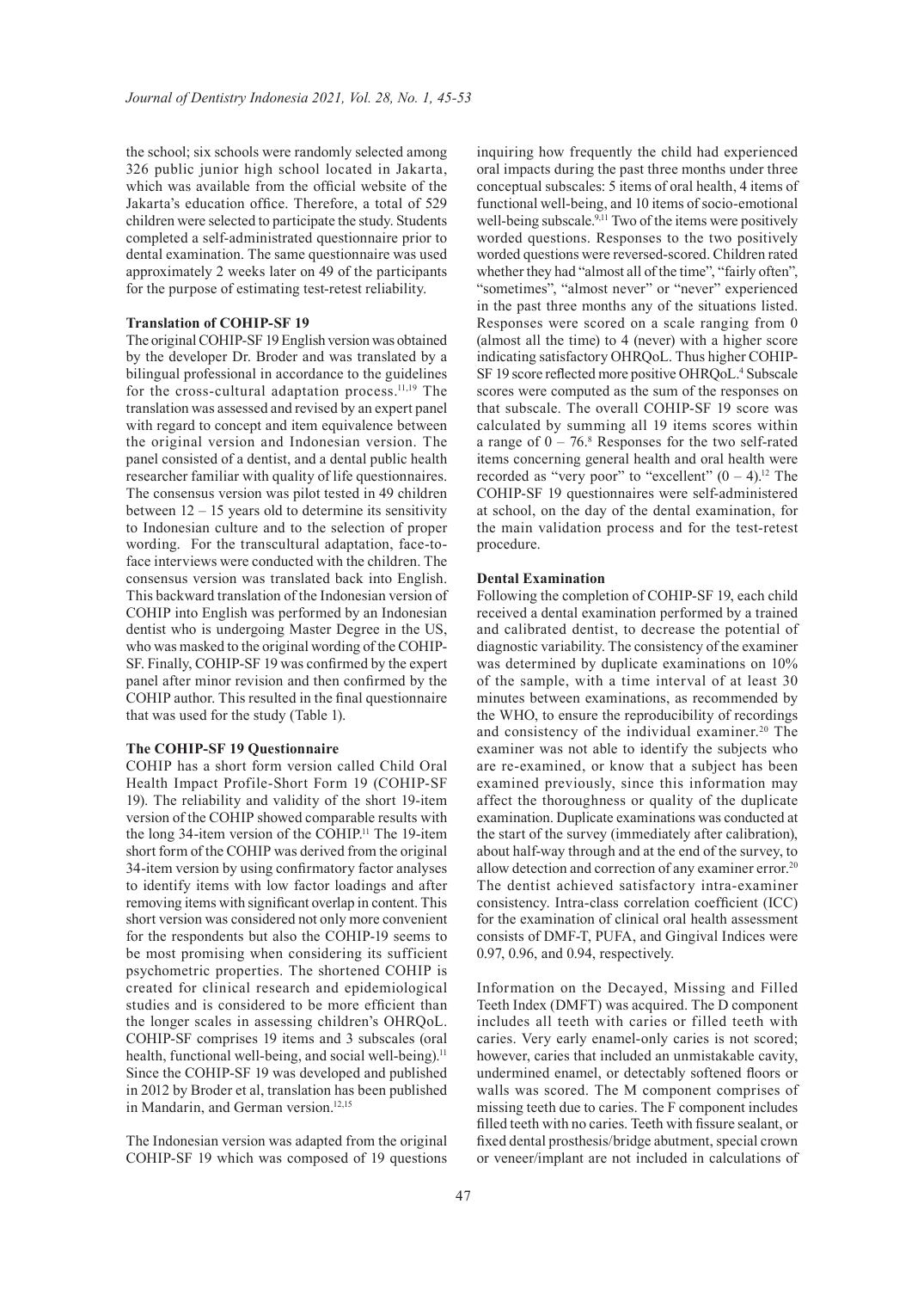the DMFT index. The number of carious teeth was recorded according to World Health Organization (WHO) criteria <sup>20</sup> and was subsequently dichotomized into non-active decay ( $DT = 0$ ) and active decay ( $DT$  $> 0$ ).

PUFA index was recorded according to Monse et al.21 PUFA is an index used to assess the presence of oral conditions resulting from untreated caries. The PUFA index records the presence of severely decayed teeth with visible pulpal involvement (P), ulceration caused by dislocated tooth fragments (U), fistula (F) and abscess (A). The index is recorded separately from the DMFT, and the PUFA score per person is calculated in the same cumulative way as for the DMFT and represents the number of teeth that meet the PUFA diagnostic criteria. Only one score is assigned per tooth. In case of doubt concerning the extent of odontogenic infection, the basic score (P) is given. PUFA analysis was dichotomized into negative PUFA (PUFA = 0) and positive PUFA (PUFA  $> 0$ ).

Gingival Index was recorded according to Silness and Loe.<sup>22</sup> Clinical appearance (color, texture, shape, size, absence of ulceration) on all gingival surfaces were observed. Probing was performed on all four surfaces of the gingival sulcus of each tooth. Occurrence of bleeding after ten seconds were observed and noted. Index was scored according to Löe and Silness to describe gingival inflammation clinical severity. Erythematic appears in early gingivitis lesions. At this stage, bleeding on probing could be detected. GI dichotomized into no gingivitis ( $GI \leq 1$ ) and gingivitis  $(GI > 1)$  for Gingival Index.

#### **Data Analysis**

Descriptive statistics were used to provide a description of the study sample. The participants were dichotomized and analyzed by gender and age. Psychometric testing of the scale included both reliability and validity testing. Internal consistency of the COHIP-SF 19 was measured using Chronbach's alpha and evaluation of each item included was evaluated with the corrected item-total correlation and Chronbach's alpha if an item was deleted. Test-retest reliability was assessed by ICC. Discriminant validity of COHIP-SF 19 and each subscale scores was assessed by comparing the mean of total score across the clinical oral health assessment. Discriminant validity was further evaluated by examining the associations between COHIP-SF 19 scores and the number of decayed teeth, PUFA score, and Gingival score, adjusted by age and gender. Convergent validity was assessed by examining the relationship between COHIP-SF 19 and the rating of self-rated general and oral health after controlling for demographic covariates. SPSS version 20 was used for analysis.

**Table 2.** Descriptive statistic of COHIP-SF 19 and each subscale scores (n= 502)

| Scale (possible range)                 | Mean<br>(SD) | <b>Median</b><br>(range) |
|----------------------------------------|--------------|--------------------------|
| COHIP-SF 19 (0-76)                     | 57.8 (8.8)   | 58 (27-75)               |
| Oral health $(0-20)$                   | 13.0(3.3)    | $13(0-20)$               |
| Functional well-being (0-16)           | 13.7(2.3)    | $14(3-16)$               |
| Socio-emotional well-being<br>$(0-40)$ | 31.0(5.0)    | $31(13-40)$              |

**Table 3**. Internal reliability analysis of COHIP-SF 19 and each subscale (n= 502)

| Scale (number of<br>items)           | Crobach's<br>alpha | Corrected<br>item-total<br>correla-<br>tion | Alpha if<br>an item is<br>deleted |
|--------------------------------------|--------------------|---------------------------------------------|-----------------------------------|
| COHIP-SF 19 (19)                     | 0.83               | $0.08 - 0.60$                               | $0.79 - 0.83$                     |
| Oral health (5)                      | 0.59               | $0.23 - 0.42$                               | $0.49 - 0.60$                     |
| Functional well-<br>being $(4)$      | 0.65               | $0.32 - 0.52$                               | $0.51 - 0.67$                     |
| Socio-emotional<br>well-being $(10)$ | 0.73               | $0.14 - 0.56$                               | $0.62 - 0.73$                     |

#### **RESULTS**

#### **Descriptive Statistics**

529 children were selected to participate the study yielding a 94.9 % response rate. Mean, median, and range of the overall COHIP-SF 19 and subscale scores are shown in Table 2. 79.9% of all participants experienced at least one COHIP-SF 19 impact. Impacts for subscale COHIP-SF 19 were frequently reported in socio-emotional well-being subscale (62.9%) and oral health subscales (48.2%), whereas impact were infrequently found in functional well-being subscale (8.6%). Further, self-rated general health and also selfrated oral health were described. Of all participants, 75.1% (n = 377) and 68.3% (n = 343) rated their general health and oral health respectively as either good, very good, or excellent. Moreover,  $24.9\%$  (n = 125) and  $31.7\%$  $(n = 189)$  of the sample rated their global general health and global oral health ratings respectively either fair or poor. 71.9% and 68.3% of the fathers' and mothers' education status respectively were middle or high schools graduated. Only 17.7% and 13.3% fathers and mothers respectively have attained education beyond high school. The prevalence of gingivitis and decayed teeth was 28%, and 87%, respectively. Approximately one-quarter of the decayed teeth had dental pulp involvement. The mean and standard deviation of decayed teeth, missing, filling, and total DMFT were  $4.23 \pm 0.13$ ,  $0.16 \pm 0.03$ ,  $0.01 \pm 0.01$ ,  $4.40 \pm 0.14$ .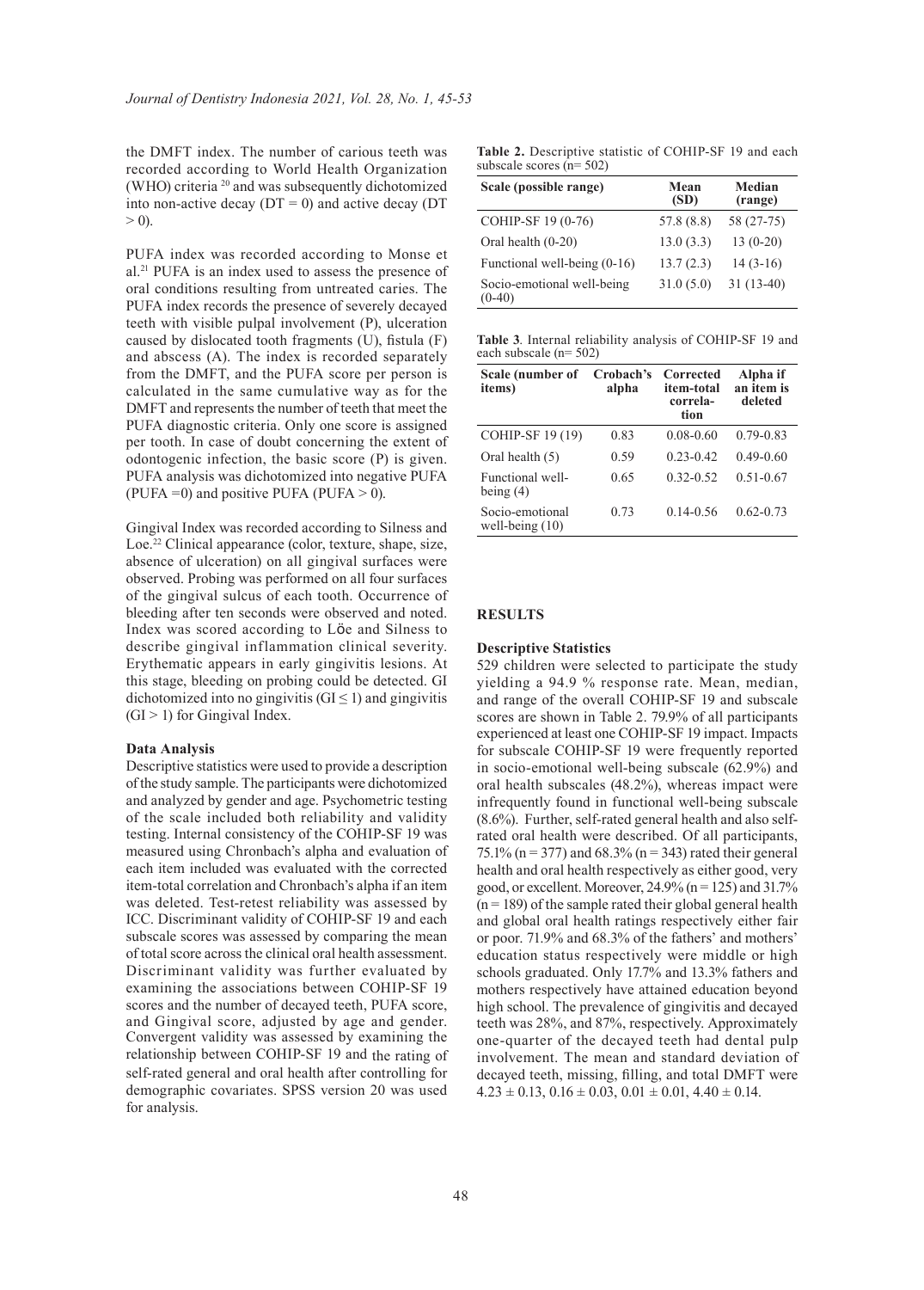|                           | <b>COHIP-SF19</b><br>Mean (SD) | Oral health<br>Mean (SD) | <b>Functional well-being</b><br>Mean (SD) | Socio-emotional well-being<br>Mean (SD) |
|---------------------------|--------------------------------|--------------------------|-------------------------------------------|-----------------------------------------|
| Non-active decay $(n=64)$ | 60.0(7.6)                      | 14.2(2.9)                | 13.7(2.4)                                 | 32.0(4.4)                               |
| Active decay $(n=438)$    | 57.4 (8.9)                     | 12.8(3.3)                | 13.7(2.3)                                 | 30.9(5.0)                               |
| p-value                   | $0.030*$                       | $0.003**$                | 0.764                                     | $0.048*$                                |
| Negative PUFA $(n=395)$   | 58.6 (8.6)                     | 13.3(3.4)                | 13.9(2.2)                                 | 31.4(4.9)                               |
| Positive PUFA $(n=107)$   | 54.8 (8.8)                     | 12.0(2.9)                | 13.1(2.6)                                 | 29.8(5.0)                               |
| p-value                   | $0.000**$                      | $0.000**$                | $0.002**$                                 | $0.001**$                               |
| No Gingivitis $(n=361)$   | 58.6 (8.5)                     | 13.4(3.3)                | 13.9(2.1)                                 | 31.3(4.9)                               |
| Gingivitis $(n=141)$      | 55.7(9.1)                      | 12.0(3.3)                | 13.3(2.6)                                 | 30.3(5.2)                               |
| p-value                   | $0.002**$                      | $0.000**$                | $0.019*$                                  | 0.084                                   |

**Table 4**. Comparison of COHIP-SF 19 and each subscale scores with the clinical oral health assessment of caries, PUFA, and gingivitis (n=502)

Mann-Whitney U test were used.  $\degree$ p < 0.05,  $\degree$  p < 0.01

**Table 5**. Partial Spearman correlations between clinical severity indicators and the COHIP-SF 19 and each subscale scores  $(n=502)$ 

|                                | Caries index (DT) |           | <b>PUFA</b> index |           | <b>Gingival index</b> |           |
|--------------------------------|-------------------|-----------|-------------------|-----------|-----------------------|-----------|
|                                | rs                | p-value   | rs                | p-value   | rs                    | p-value   |
| COHIP-SF 19                    | $-0.10$           | $0.028*$  | $-0.17$           | $0.000**$ | $-0.16$               | $0.000**$ |
| Oral health                    | $-0.12$           | $0.006**$ | $-0.15$           | $0.000**$ | $-0.19$               | $0.000**$ |
| Functional well-being          | $-0.06$           | 0.169     | $-0.16$           | $0.000**$ | $-0.13$               | $0.004**$ |
| Socio-emotional well-<br>being | $-0.06$           | 0.158     | $-0.12$           | $0.006**$ | $-0.09$               | $0.040*$  |

Partial Spearman correlations adjusted by age and gender were used.

 $*p < 0.05$ ,  $** p < 0.01$ 

| Table 6. Descriptive analysis of COHIP-SF 19 and each subscale scores regarding age and gender (n=502) |  |  |  |
|--------------------------------------------------------------------------------------------------------|--|--|--|
|--------------------------------------------------------------------------------------------------------|--|--|--|

|                            | Age         |             |         | Gender    |           |         |
|----------------------------|-------------|-------------|---------|-----------|-----------|---------|
|                            | Mean (SD)   |             | p-value | Mean (SD) |           | p-value |
|                            | $12-13$ v.o | $14-15$ v.o |         | Male      | Female    |         |
| COHIP-SF 19                | 58.0 (8.3)  | 57.5(9.4)   | 0.940   | 57.5(8.5) | 58.0(9.0) | 0.567   |
| Oral health                | 13.2(3.2)   | 12.8(3.5)   | 0.319   | 12.9(3.4) | 13.0(3.3) | 0.629   |
| Functional well-being      | 13.7(2.3)   | 13.7(2.3)   | 0.941   | 13.6(2.4) | 13.9(2.2) | 0.242   |
| Socio-emotional well-being | 31.1(4.7)   | 31.0(5.3)   | 0.852   | 31.0(4.8) | 31.1(5.1) | 0.959   |

Mann-Whitney U test were used.

**Table 7.** Partial Spearman correlations between the self-rated assessment and the COHIP-SF 19 and each subscale scores (n=502)

|                            | Self-rated general health |         |                  | Self-rated oral health |
|----------------------------|---------------------------|---------|------------------|------------------------|
|                            | ${}^1S$                   | p-value | $\mathbf{1}_{S}$ | p-value                |
| COHIP-SF 19                | 0.25                      | 0.000   | 0.27             | 0.000                  |
| Oral health                | 0.21                      | 0.000   | 0.24             | 0.000                  |
| Functional well-being      | 0.12                      | 0.006   | 0.14             | 0.002                  |
| Socio-emotional well-being | 0.25                      | 0.000   | 0.25             | 0.000                  |

Partial Spearman correlations adjusted by age and gender were used. All p-value < 0.01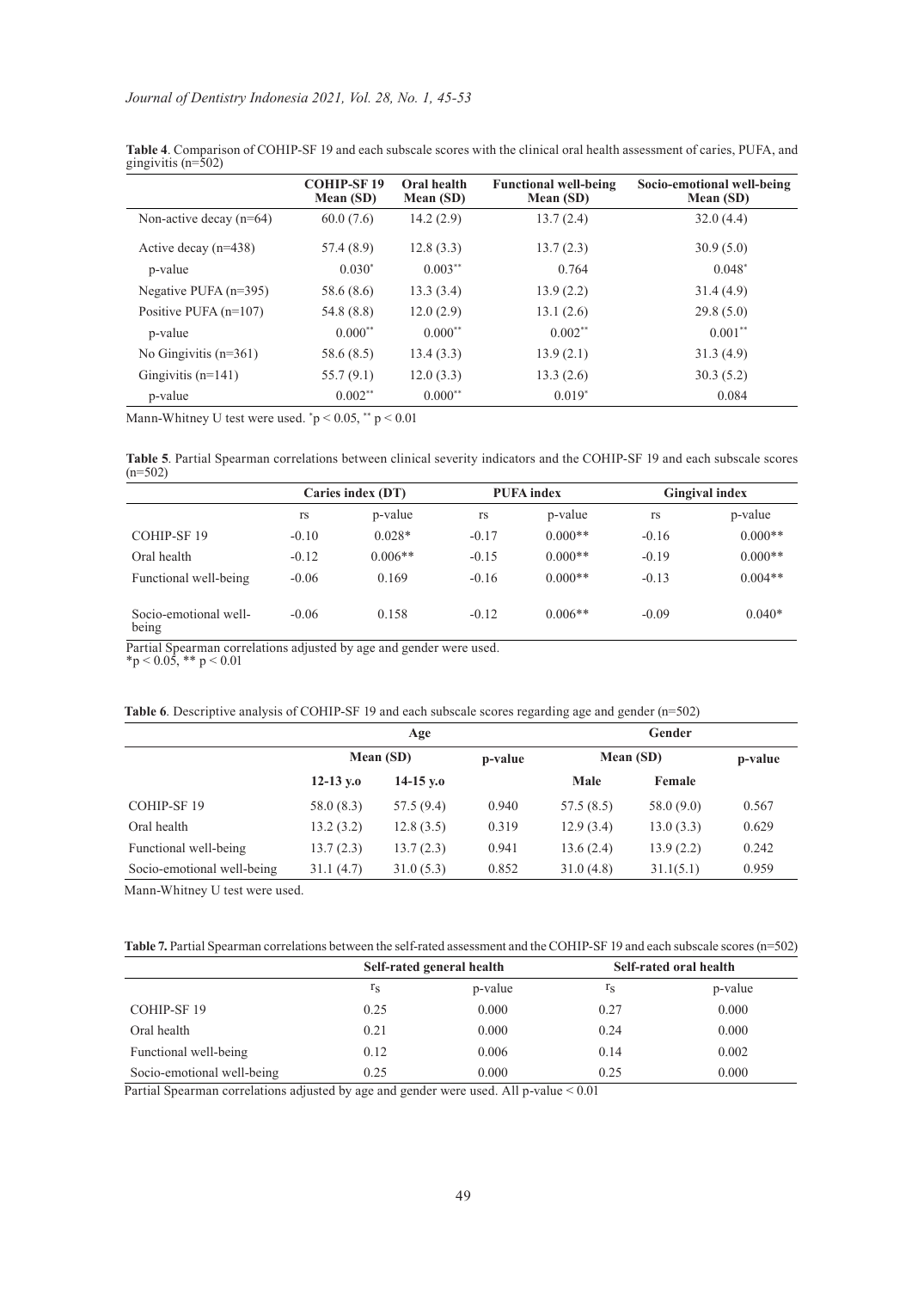#### **Reliability**

The internal consistency was excellent for the overall COHIP-SF 19 score as shown in Table 3. The corrected item-total correlations were all positive and ranged from 0.08 to 0.60 for COHIP-SF 19 and all the subscales. The test-retest reliability was excellent, with ICC value 0.81 for the overall COHIP-SF 19. Meanwhile, the test-retest reliability was good for the functional well-being, socio-emotional well-being, and oral health subscales with ICC values 0.78, 0.66, and 0.60, respectively.

#### **Discriminant Validity**

Comparing COHIP-SF 19 subscale score with the clinical oral health assessments (active decay, positive PUFA, and gingivitis) are presented in Table 4. Mann-Whitney U test results revealed that children with no active decay ( $DT = 0$ ) had higher COHIP scores for total COHIP- SF 19 ( $p = 0.030$ ) and two subscales ( $p \le$ 0.05). No difference was found on the functional wellbeing subscale ( $p = 0.764$ ) by decay status. Children with negative PUFA (PUFA  $= 0$ ) had higher total COHIP scores for COHIP-SF 19 ( $p = 0.000$ ) and across each subscale ( $p \le 0.002$ ). Children with no gingivitis  $(GI \le 1)$  had higher score for total COHIP-SF 19 (p = 0.002).

Discriminant validity was further addressed by examining the relationship between clinical severity indicator and COHIP-SF 19 and subscales scores, after controlling for participant age and gender (Table 5). The number of decayed teeth (DT range  $= 0 - 16$ ) was significantly correlated with COHIP-SF 19 and oral health subscale. The number of PUFA (range  $= 0 - 4$ ) was significantly negatively correlated with COHIP-SF 19 and all three subscales ( $p \le 0.006$ ), although the relationships were weak ( $|\text{rs}| = 0.12 - 0.17$ ). The GI ranged from 0.0 to– 2.7, and was significantly negatively correlated with COHIP-SF 19 and all three subscales ( $p \le 0.040$ ). Yet, it is noted that these relationships were weak ( $|\text{rs}| = 0.09 - 0.19$ ). Table 6 illustrates the comparison of the COHIP-SF 19 scores with demographic variables. There were no statistical differences found between the two age groups (12 – 13 years and 14 – 15 years) or differences by gender. Moreover, there was also no statistical difference in the total COHIP-SF 19 score by school ( $p = 0.250$ ) nor differences by father's and mother's education.

#### **Convergent Validity**

All of the partial correlations were significant, and all of the coefficients were positive values ranged from 0.12 to 0.27, as shown in Table 7. The COHIP-SF 19 score and the self-rated oral health showed the highest partial coefficient, with the value of 0.27. Among the partial correlations coefficient, the lowest value was between the functional well-being subscale score and the self-rated general health, with the value of 0.12.

### **DISCUSSION**

In a cross-cultural adaptation of COHIP-SF 19, it is important to demonstrate that the adapted instrument is culturally relevant and valid in the country for which it is adapted. The initial step included the multi-step translation procedure: translation, back translation, expert committee review, and obtaining confirmation by the original developer, as per established guidelines.<sup>19</sup> The Indonesian version of COHIP-SF 19 was shown to have satisfactory psychometric properties for school-age children in Jakarta based on the findings of the study. The instrument was valid and reliable for estimating OHRQoL among Indonesian children whose age  $12 - 15$  years old.

Chronbach's alpha for COHIP-SF 19 was 0.83, similar to the original version  $(0.82 - 0.88)$  and slightly higher than the Chinese version  $(0.81)$ .<sup>11,12</sup> The Chronbach's alpha value did not increase if any of the items were deleted, indicating that there was no need to delete any item from the scales. The test-retest reliability was excellent, with ICC value 0.81 for the overall COHIP-SF 19, which showed good reproducibility.

Discriminant validity test differentiated children with different clinical indicators. It showed that children with better oral health status had higher OHRQoL scores. Similar to previous studies, children without active decay reported a higher OHRQoL than children with active decay.<sup>11-13</sup>

Convergent validity was proven by positive relationship between COHIP-SF 19 and the ratings of self-rated general and oral health, implying that when OHRQoL was higher, self-rated general and oral health were also higher.<sup>11,12,14</sup> COHIP-SF 19 had a stronger relationship with self-rated oral health than with general health. The relationship between clinical severity indicator (DMFT, PUFA, GI) in this study and COHIP-SF 19 subscales scores were weak. This was similar compared to other OHRQoL reports.<sup>12,14,15,23</sup> This highlighted the utility of using a disease-specific instrument of quality of life to evaluate the impact of oral health conditions and concern among children.10,24,25 COHIP-SF 19 score from the study sample were relatively high, indicating generally good OHRQoL. Yet the prevalence of COHIP-SF 19 impact was high (79.9%), similar to previous studies in Asian countries that demonstrated a high prevalence of COHIP impact  $(56.3\% - 96.2\%)$ <sup>12,13</sup> Evidence of floor and ceiling effects was relatively minimal.<sup>8</sup>

There were no differences by school or parents' education in the quality of life scores. This might be due to the similar respondents' characteristics among schools. These six schools are typical of the Indonesian public middle school system in terms of size, infrastructure and systems, receiving full support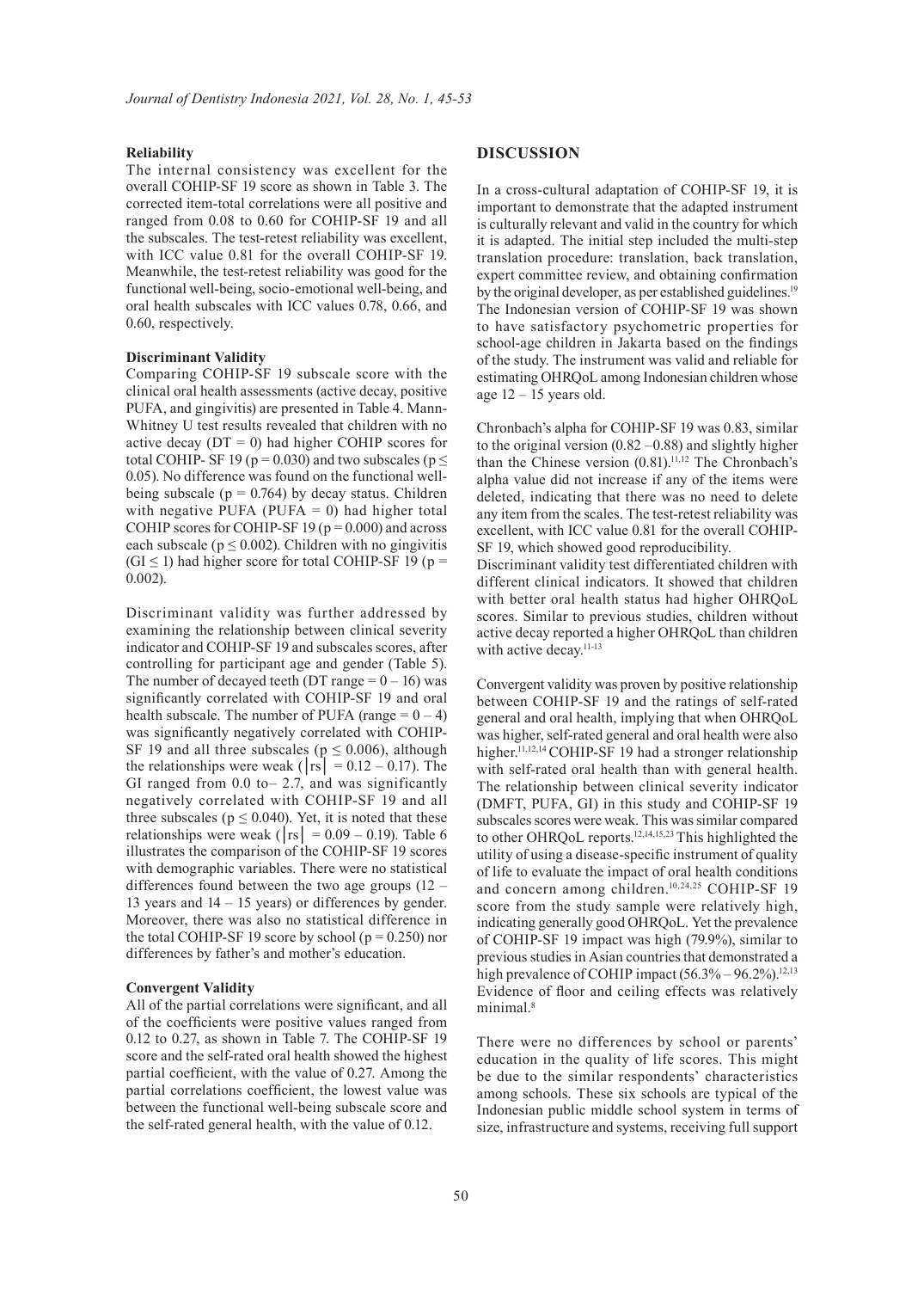and provisions from the Government. All six schools are similar in terms of location and socio-demographics and are attended only by children aged 12-15 years. The socio-demographic profile of the children attending these schools and their families are similar.

This study developed and verified the COHIP-SF 19 Indonesia version, providing validated measure of OHRQoL to supplement clinical oral evaluation in oral health surveys and dental clinics in Indonesia. This paper is also important for enabling International comparison of OHRQoL using the standardized COHIP.<sup>26</sup> Moreover, with the high prevalence of decayed teeth (87.3%) and oral impacts in Indonesian school-age children, the OHRQoL instrument should play more important role in future clinical studies, epidemiological surveys and potential public health policy in Indonesia.

The results presented in this paper should be considered in light of the study's limitations. Analytic longitudinal studies are required to estimate longitudinal validity and responsiveness of these measurements.11,12 Further studies may be needed to assess the COHIP-SF 19 Indonesian version among various age and ethnic groups of Indonesian children, and also to study the concordance between parents and child reports of children's oral health-related quality of life, and further to evaluate the factor structure of the Indonesian COHIP empirically.29,30,31 The COHIP was previously developed and validated using a cleft palate population; therefore evaluation of the measure in additional pediatric patients is warranted to test its sensitivity in measuring treatment needs of children.27,28 However, the present study has explored other aspects of oral status, through evaluation using the DMF-T, PUFA, and Gingival index. The results from this study compare very favorably to other validation oral health-related quality of life reports in children.<sup>8,32,33</sup>

# **CONCLUSION**

This study demonstrates that the Indonesian 19-items version of the COHIP is a valid measure and is appropriate for measuring children's OHRQoL in Indonesia. It was developed according to standard procedures of a cross-cultural adaptation of a selfreported instrument in a representative community sample of 12- to 15-year-old Indonesia children. Further research is required to evaluate its sensitivity, specificity and its ability to detect clinically important changes over time in children.

#### **ABBREVIATIONS**

COHIP-SF 19: Child Oral Health Impact Profile-Short Form 19; OHRQoL: Oral health-related quality of life; ICC: Intra-class correlation coefficient; DT: the number of decayed permanent teeth; WHO: World Health Organization.

#### **DECLARATIONS**

This study was approved by the Ethics Committee of the Faculty of Dentistry, University of Indonesia (Ref. No. 09750715). Schools were approached through local educational authorities. Consistent with the ethics committee, explanatory letters were sent to parents, and informed consents were obtained from the parents prior to the study. Only those children whose parents returned written consent were included. Written parental consent and each child's verbal consent were obtained for all the participants.

#### **FUNDING**

We acknowledge the Oral Epidemiology and Clinical Studies in Dentistry Research Cluster Faculty of Dentistry Universitas Indonesia, and the Indonesian Ministry of Research, Technology, and Higher Education for supporting this study.

#### **AVAILABILITY OF DATA AND MATERIALS**

The raw data is available from the authors to any author who wishes to collaborate with us.

#### **AUTHORS' CONTRIBUTIONS**

DAM performed the design of the study, development of the Indonesian version COHIP-SF 19, acquisition of the data, analysis and interpretation of data, and drafting the manuscript. SLN helped with the acquisition of the data. AR helped in the development of the Indonesian version COHIP-SF 19 and collection of the data. All authors read and approved the final manuscript.

#### **ACKNOWLEDGEMENTS**

The authors wish to thank the school teachers, children and their parents for participating in the study. We also thank Avina A. Nasia and Putu ADS Ustriyana for assisting the fieldwork and undertaking translations of the instrument.

# **CONFLICT OF INTEREST**

All authors declare no conflict of interest.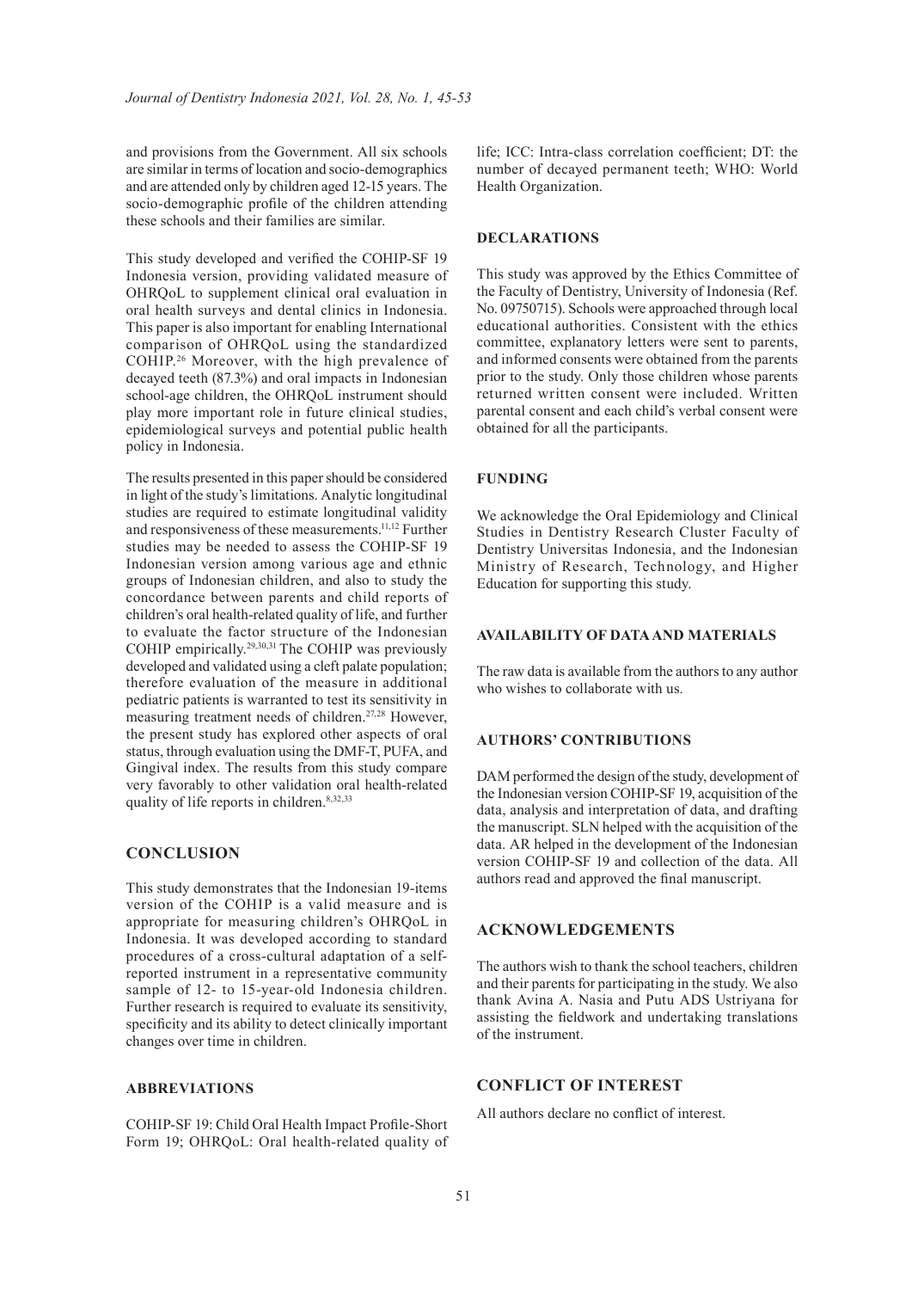## **REFERENCES**

- 1. World Health Organization. Health Promotion Glossary. 1998.
- 2. Dobaria N, Aapaliya P, Choudhary G, Sanadhya S, Jain S, Sharma N. Assessment and comparison of clinical dental status and its impact on oral healthrelated quality of life among rural and urban adults of Udaipur, India: A cross-sectional study. J Basic Clin Pharm. 2015;6:50.
- 3. Sischo L, Broder HL. Oral Health-related Quality of Life: What, Why, How, and Future Implications. J Dent Res. 2011;90:1264–70.
- 4. Genderson MW, Sischo L, Markowitz K, Fine D, Broder HL. An overview of children's oral healthrelated quality of life assessment: from scale development to measuring outcomes. Caries Res. 2013;47 Suppl 1:13–21.
- 5. Cohen-Carneiro F, Souza-Santos R, Rebelo MAB. Quality of life related to oral health: contribution from social factors. Cien Saude Colet. 2011;16 Suppl 1:1007–15.
- 6. Bennadi D, Reddy CVK. Oral health related quality of life. J Int Soc Prev Community Dent. 2013;3:1.
- 7. Broder HL, McGrath C, Cisneros GJ. Questionnaire development: Face validity and item impact testing of the child oral health impact profile. Community Dent Oral Epidemiol. 2007;35:8–19.
- 8. Gilchrist F, Rodd H, Deery C, Marshman Z. Assessment of the quality of measures of child oral health-related quality of life. BMC Oral Health. 2014;14:40.
- 9. Dunlow N, Phillips C, Broder HL. Concurrent validity of the COHIP. Community Dent Oral Epidemiol. 2007;35:41–49.
- 10. Broder HL, Wilson-Genderson M. Reliability and convergent and discriminant validity of the Child Oral Health Impact Profile (COHIP Child's version). Community Dent Oral Epidemiol. 2007;35:20–31.
- 11. Broder HL, Wilson-Genderson M, Sischo L. Reliability and validity testing for the Child Oral Health Impact Profile-Reduced (COHIP-SF 19). J Public Health Dent. 2012;72:302–12.
- 12. Li C, Xia B, Wang Y, Guan X, Yuan J, Ge L. Translation and psychometric properties of the Chinese (Mandarin) version of the Child Oral Health Impact Profile-Short Form 19 (COHIP-SF 19) for school-age children. Health Qual Life Outcomes. 2014;12:169.
- 13. Ahn YS, Kim HY, Hong SM, Patton LL, Kim JH, Noh HJ. Validation of a Korean version of the Child Oral Health Impact Profile (COHIP) among 8- to 15-year-old school children. Int J Paediatr Dent. 2012;22:292–301.
- 14. Osta NE, Pichot H, Soulier-Peigue D, Hennequin M, Tubert-Jeannin S. Validation of the child oral health impact profile (COHIP) french questionnaire

among 12 years-old children in New Caledonia. Health Qual Life Outcomes. 2015;13:176.

- 15. Sierwald I, John MT, Sagheri D, Neuschulz J, Schüler E, Splieth C, Jost-Brinkmann PG, Reissmann DR. The German 19-item version of the Child Oral Health Impact Profile: translation and psychometric properties. Clin Oral Investig. 2016;20(2):301-13.
- 16. Geels LM, Hoogstraten J, Prahl-Andersen B. Confirmative factor analysis of the dimensions of the Child Oral Health Impact Profile (Dutch version). Eur J Oral Sci. 2008, 116(2):148-52.
- 17. Asgari I, Ahmady AE, Broder H, Eslamipour F, Wilson-Genderson M. Assessing the oral healthrelated quality of life in Iranian adolescents: validity of the Persian version of the Child Oral Health Impact Profile (COHIP). Oral Health Prev Dent. 2013;11:147-54.
- 18. Charter RA. Sample Size Requirements for Precise Estimates of Reliability, Generalizability, and Validity Coefficients. J Clin Exp Neuropsychol. 1999;21:559–66.
- 19. Guillemin F, Bombardier C, Beaton D. Crosscultural adaptation of health-related quality of life measures : Literature review and proposed guidelines. J Clin Epidemiol. 1993;46:1417–32.
- 20. World Health Organization. Oral health surveys basic methods. 5th ed. Geneva: World Health Organization; 2013.
- 21. Monse B, Heinrich-Weltzien R, Benzian H, Holmgren C, Palenstein V. PUFA – An index of clinical consequences of untreated dental caries. 2010;77–82.
- 22. Löe H. The Gingival Index, the Plaque Index and the Retention Index Systems. J Periodontol. 1967;38:610–6.
- 23. Calis EM, Geels LM, Prahl-Andersen B, Zentner A. Oral health-related quality of life and dental esthetics in Amsterdam schoolchildren. J Dent Child. 2009, 76(2):130-5.
- 24. McGrath C, Broder H, Wilson-Genderson M. Assessing the impact of oral health on the life quality of children: implications for research and practice. Community Dent Oral Epidemiol. 2004, 32:81-5.
- 25. Ravaghi V, Ardakan MMM, Shahriari S, Mokhtari N, Underwood M. Comparison of the COHIP and OHIP- 14 as measures of the oral health-related quality of life of adolescents. Community Dent Health. 2011;28(1):82–8.
- 26. Slade GD, Reisine ST. The child oral health impact profile: current status and future directions. Community Dent Oral Epidemiol. 2007;35 Suppl  $1:50-3$
- 27. Bos A, Prahl C. Oral health-related quality of life in Dutch children with cleft lip and/or palate. Angle Orthod. 2011;81(5):865–71.
- 28. Geels LM, Kieffer JM, Hoogstraten J, Prahl-Andersen B. Oral health-related quality of life of